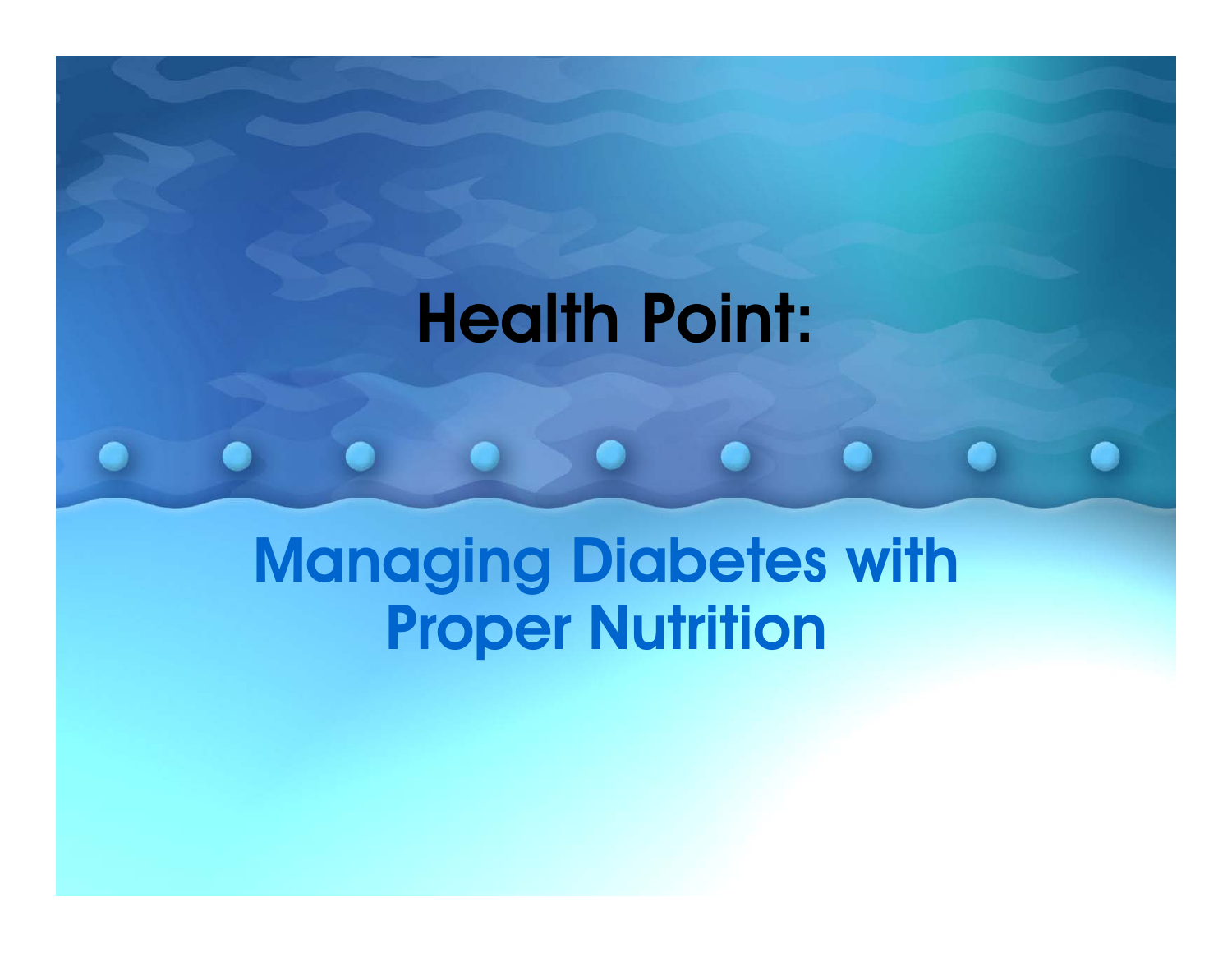### What is diabetes **?**

- Diabetes is a health condition that causes sugar to build up in your blood, instead of being used by your body.
	- Your blood has **insulin** in it, to help use sugar from the food that you eat.
	- If you have diabetes, your body can not use sugar in the way that it should.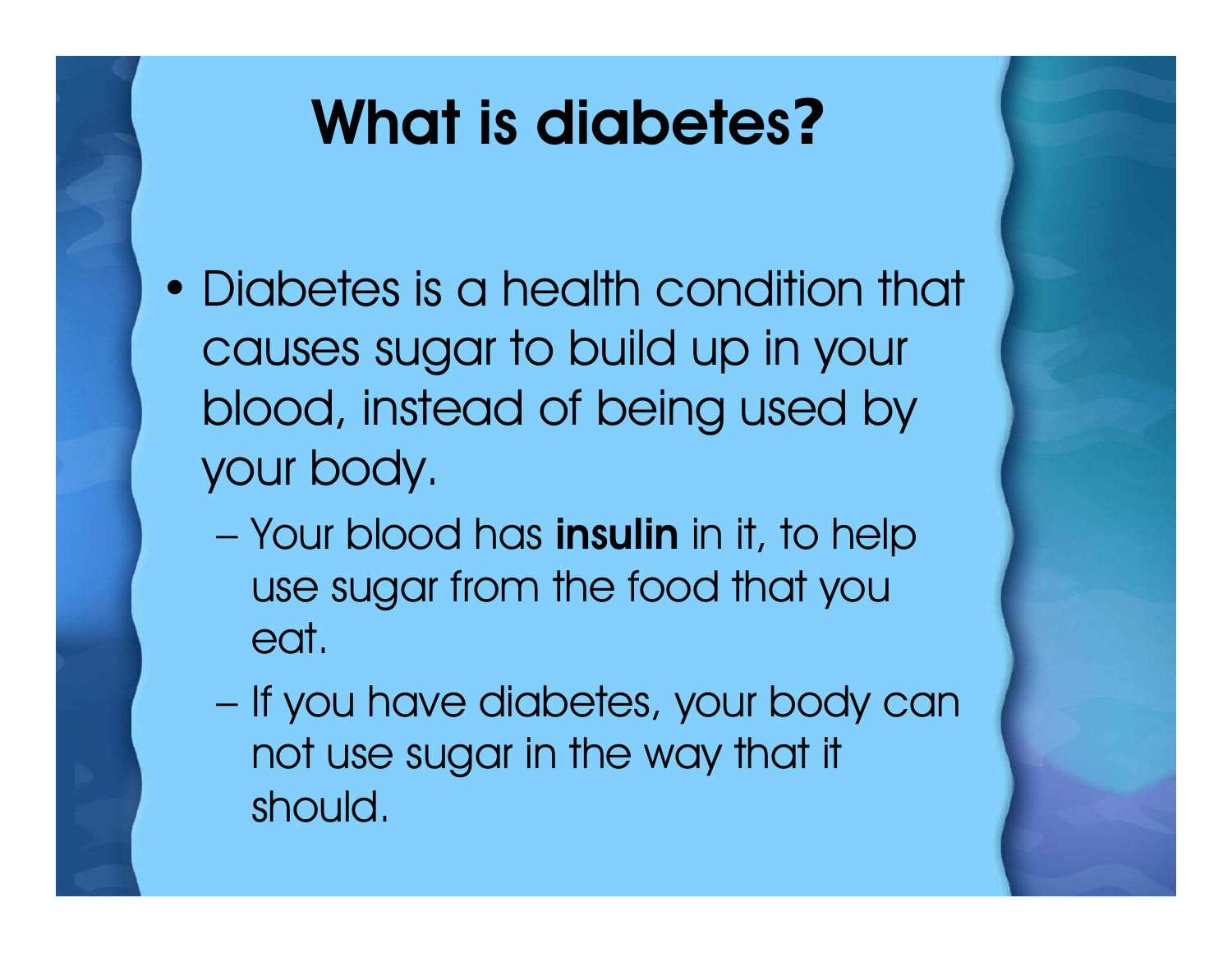# There are two types of diabetes.

- If you have **Type 1 diabetes,** your body does not make any insulin.
- If you have **Type 2 diabetes:** 
	- Your body does not produce enough insulin, or
	- Your body does produce insulin, but it does not use it correctly.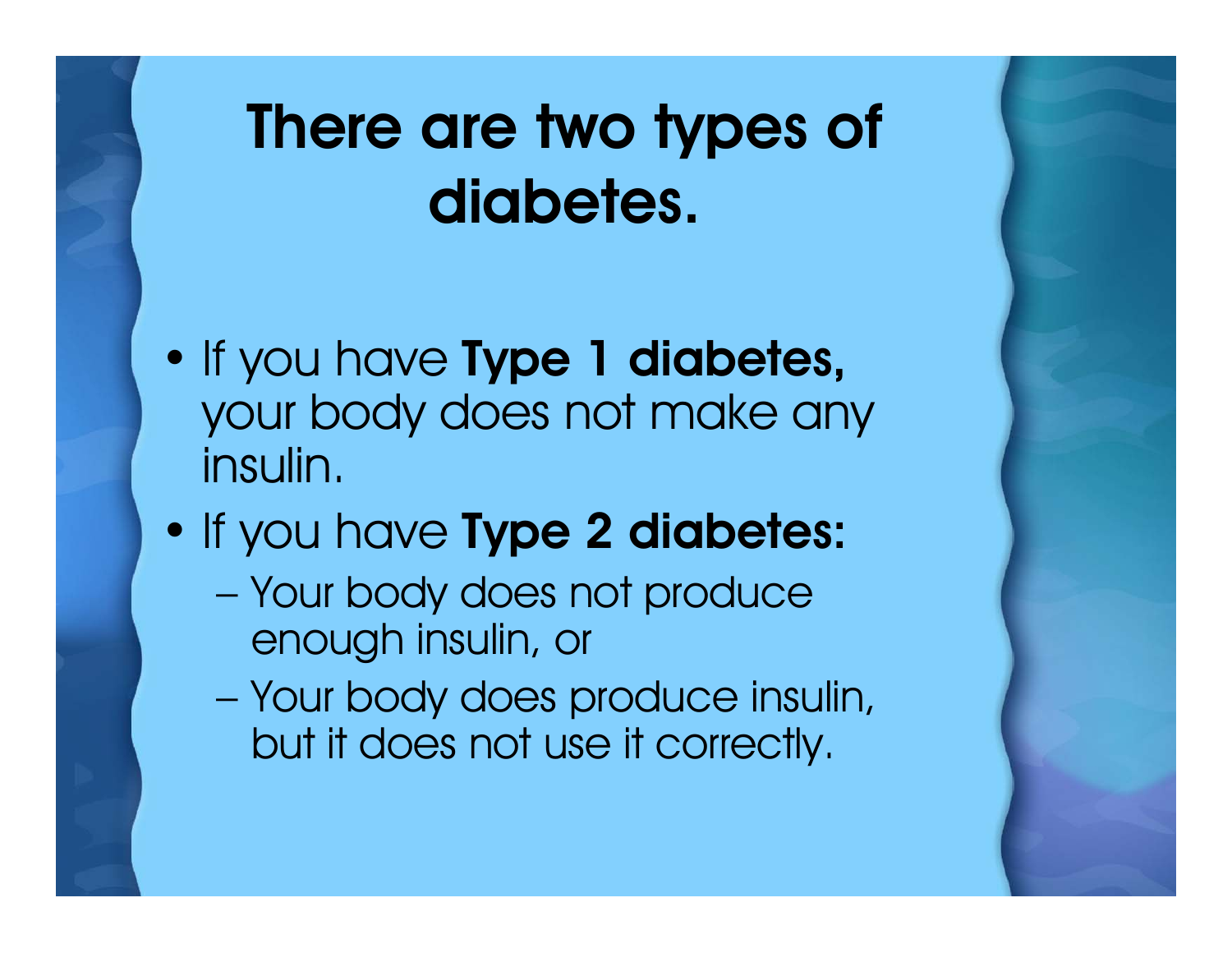A special diet can help people with diabetes to stay healthy.

- If you have diabetes, a special diet can help you to have the right level of sugar in your blood.
- Your supports or family members can help you follow your diet, by making sure that you eat the right foods in the right amounts.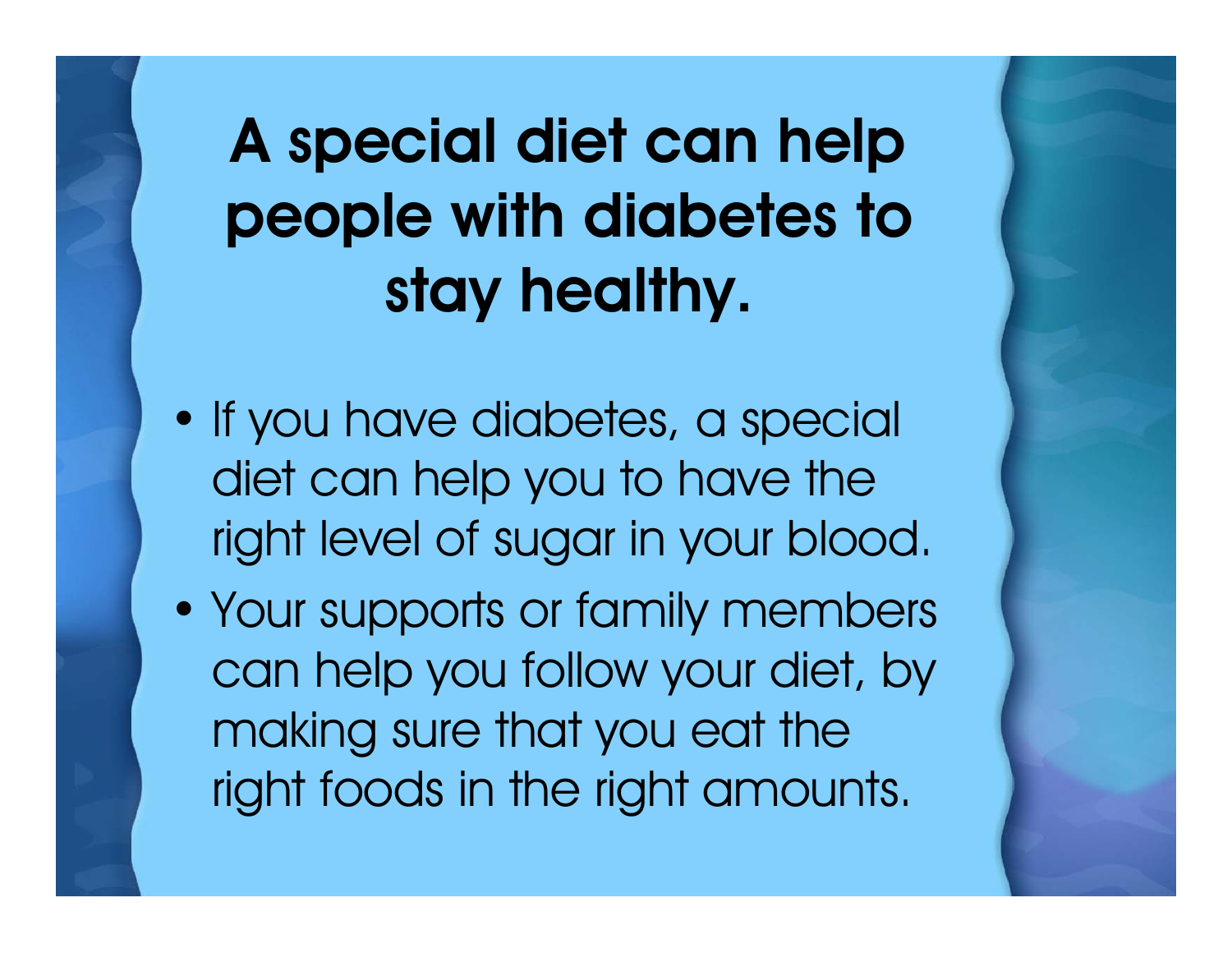A nutritionist or a certified diabetic educator can help you develop a diet that is right for you.

- Two common nutrition plans for people with diabetes are the "exchange list" plan and the "carbohydrate counting" plan.
- These are examples of nutrition plans used by people on insulin.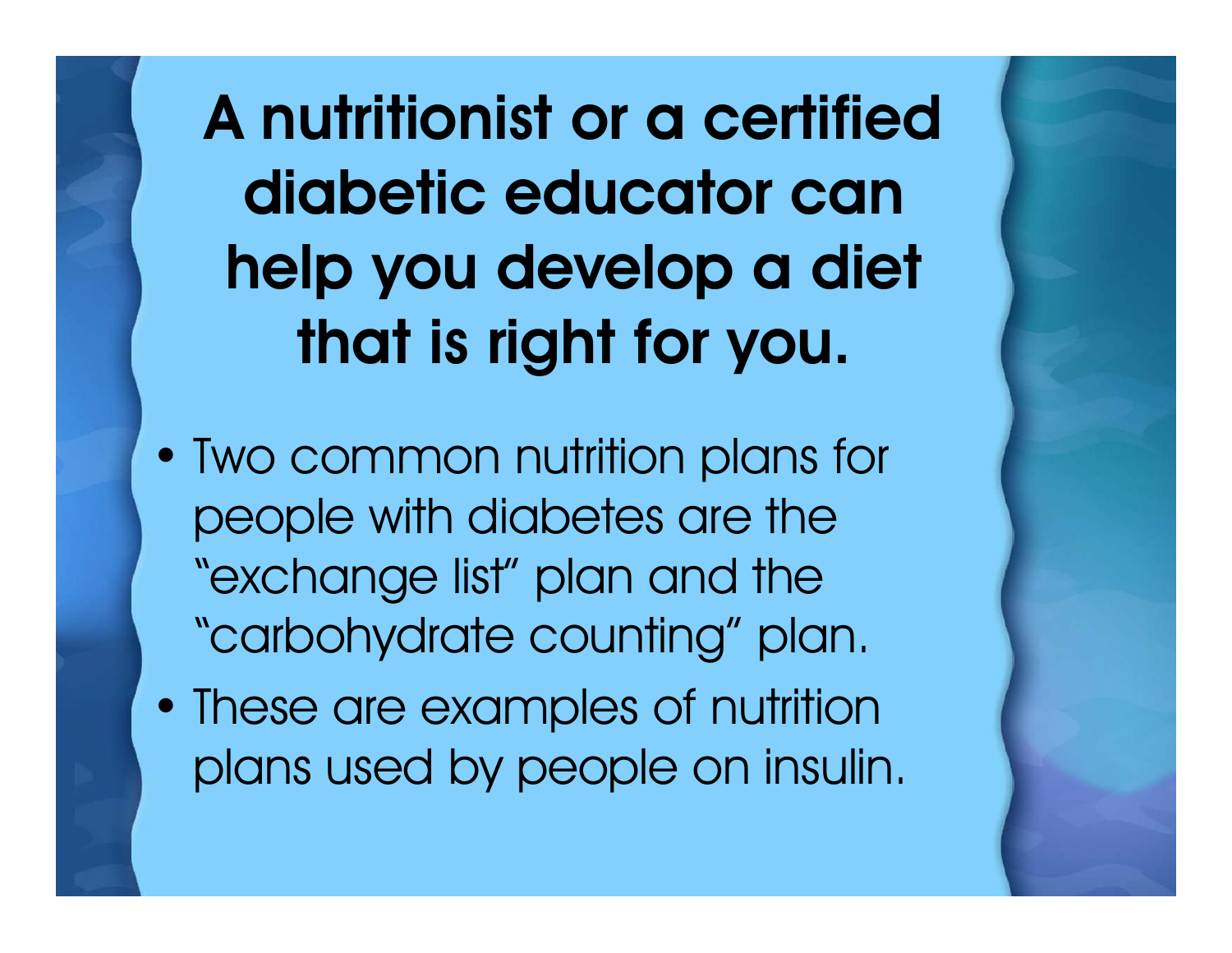# One special diet uses an "Exchange List."

- Exchange lists separate foods into different groups:
	- For example, meats, fats and carbohydrates.
- Your doctor or nutritionist will give you a personal meal plan that lists how much food you need to eat from each group every day.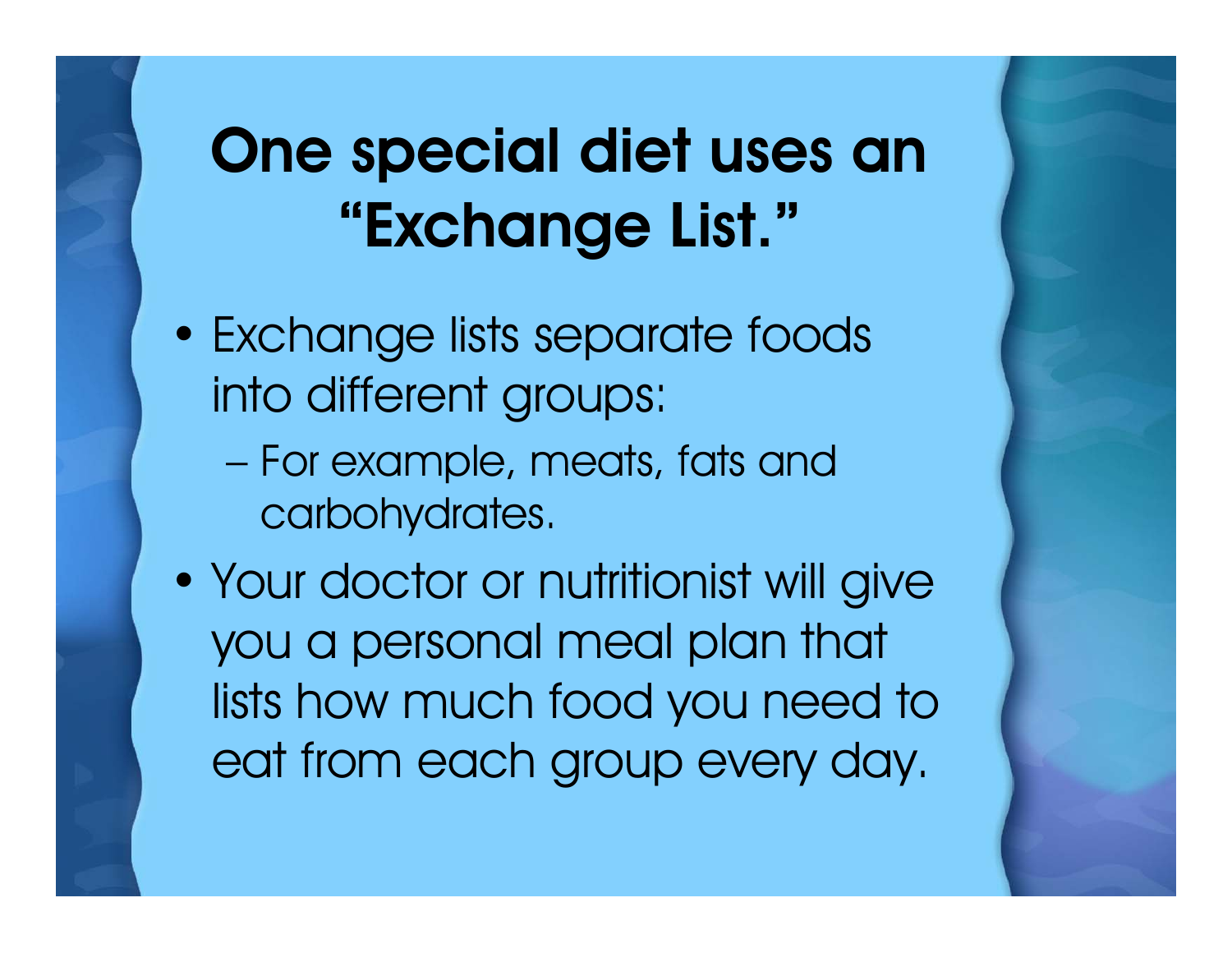# You can use an exchange list to choose your meals.

- Your personal meal plan will tell you how many meat, fat or carbohydrate "exchanges" you need to eat at each meal.
- Suppose you planned to eat 2 meat exchanges: your exchange list will tell you what foods you can eat to make up the 2 meat exchanges.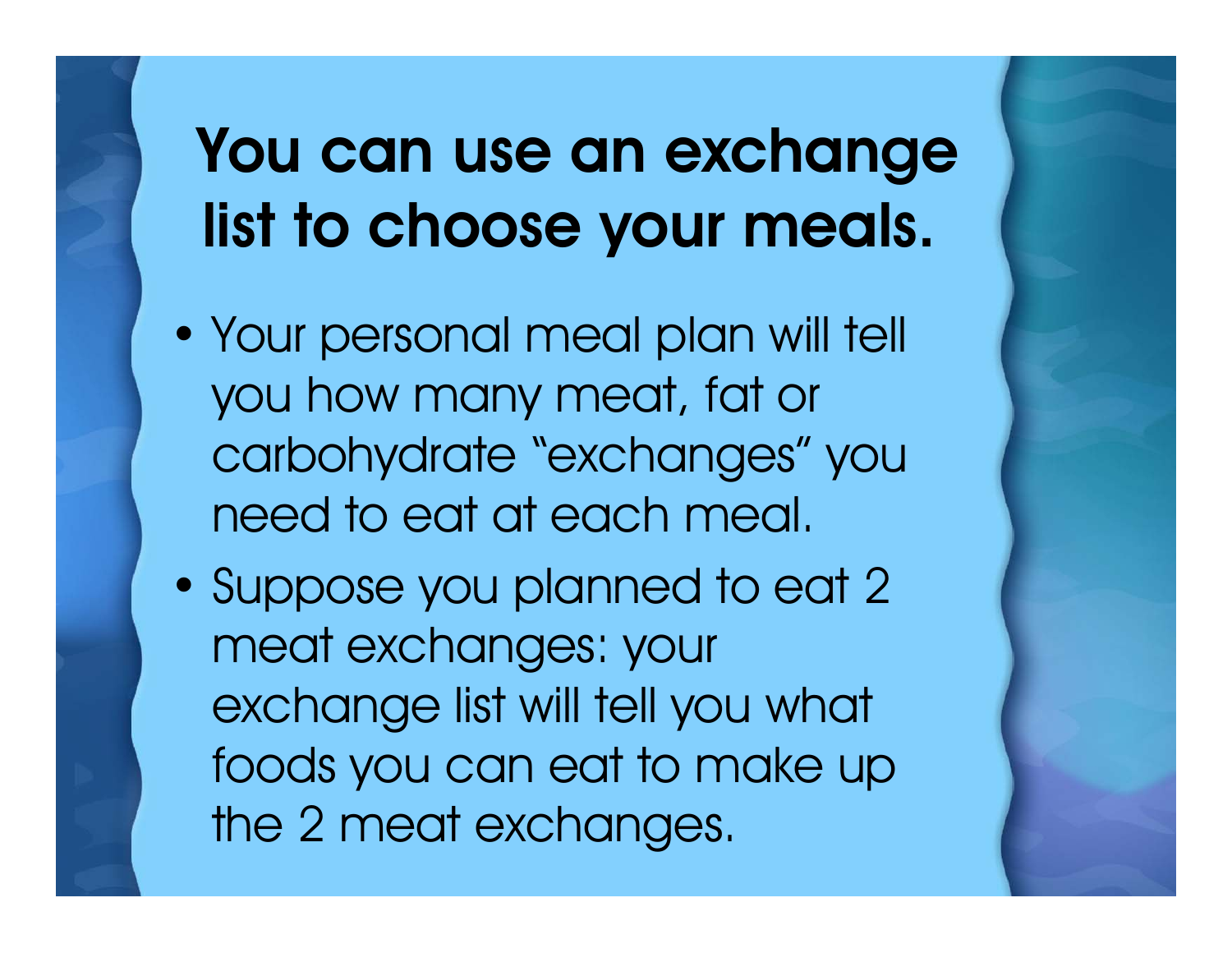# Another diet is called "Carbohydrate Counting."

- Carbohydrate counting means you, or somebody who supports you, counts the number of carbohydrates in your meal before you eat.
	- Most packaged foods list carbohydrate amounts on the label.
- Your doctor will tell you how much insulin to take for the number of carbohydrates you plan to eat.